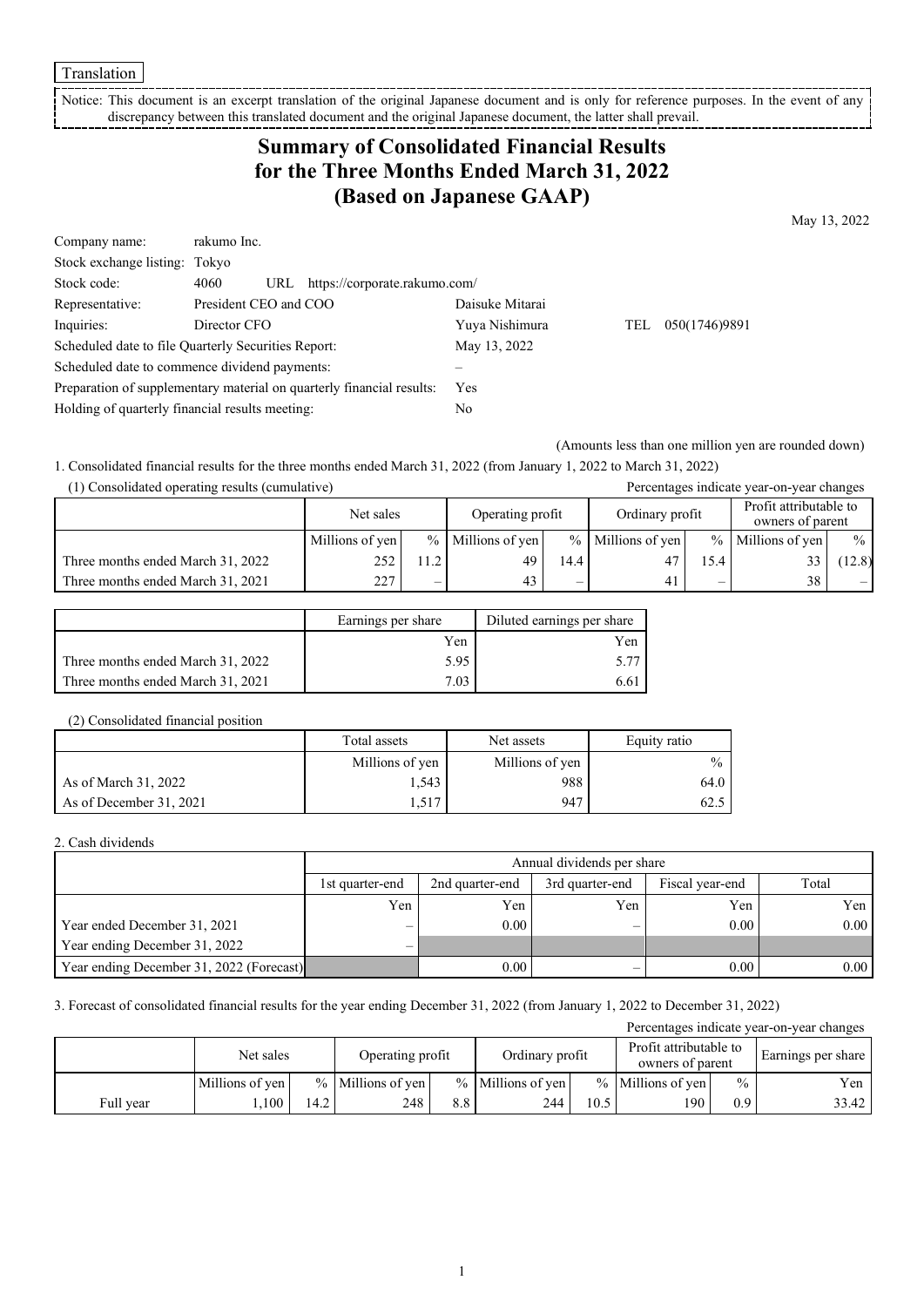| 4. Notes                                                                                                                                                                       |  |                                            |                |                  |
|--------------------------------------------------------------------------------------------------------------------------------------------------------------------------------|--|--------------------------------------------|----------------|------------------|
| (1) Changes in significant subsidiaries during the three months ended March 31, 2022<br>(changes in specified subsidiaries resulting in the change in scope of consolidation): |  |                                            |                |                  |
| (2) Application of special accounting methods for preparing quarterly consolidated financial statements:                                                                       |  |                                            | N <sub>0</sub> |                  |
| (3) Changes in accounting policies, changes in accounting estimates, and restatement of prior period financial statements                                                      |  |                                            |                |                  |
| Changes in accounting policies due to revisions to accounting standards and other regulations:                                                                                 |  |                                            |                |                  |
| Changes in accounting policies due to other reasons:                                                                                                                           |  |                                            | No             |                  |
| Changes in accounting estimates:                                                                                                                                               |  |                                            | No             |                  |
| Restatement of prior period financial statements:                                                                                                                              |  |                                            | No             |                  |
| (4) Number of issued shares (common shares)                                                                                                                                    |  |                                            |                |                  |
| Total number of issued shares at the end of the period (including treasury shares)                                                                                             |  |                                            |                |                  |
| As of March 31, 2022                                                                                                                                                           |  | 5,698,200 shares   As of December 31, 2021 |                | 5,695,500 shares |
| Number of treasury shares at the end of the period                                                                                                                             |  |                                            |                |                  |

| 67 shares As of December 31, 2021<br>As of March 31, 2022                                     |                  |  | 67 shares |  |  |
|-----------------------------------------------------------------------------------------------|------------------|--|-----------|--|--|
| Average number of shares during the period (cumulative from the beginning of the fiscal year) |                  |  |           |  |  |
| Three months ended March 31, 2022                                                             | 5,527,176 shares |  |           |  |  |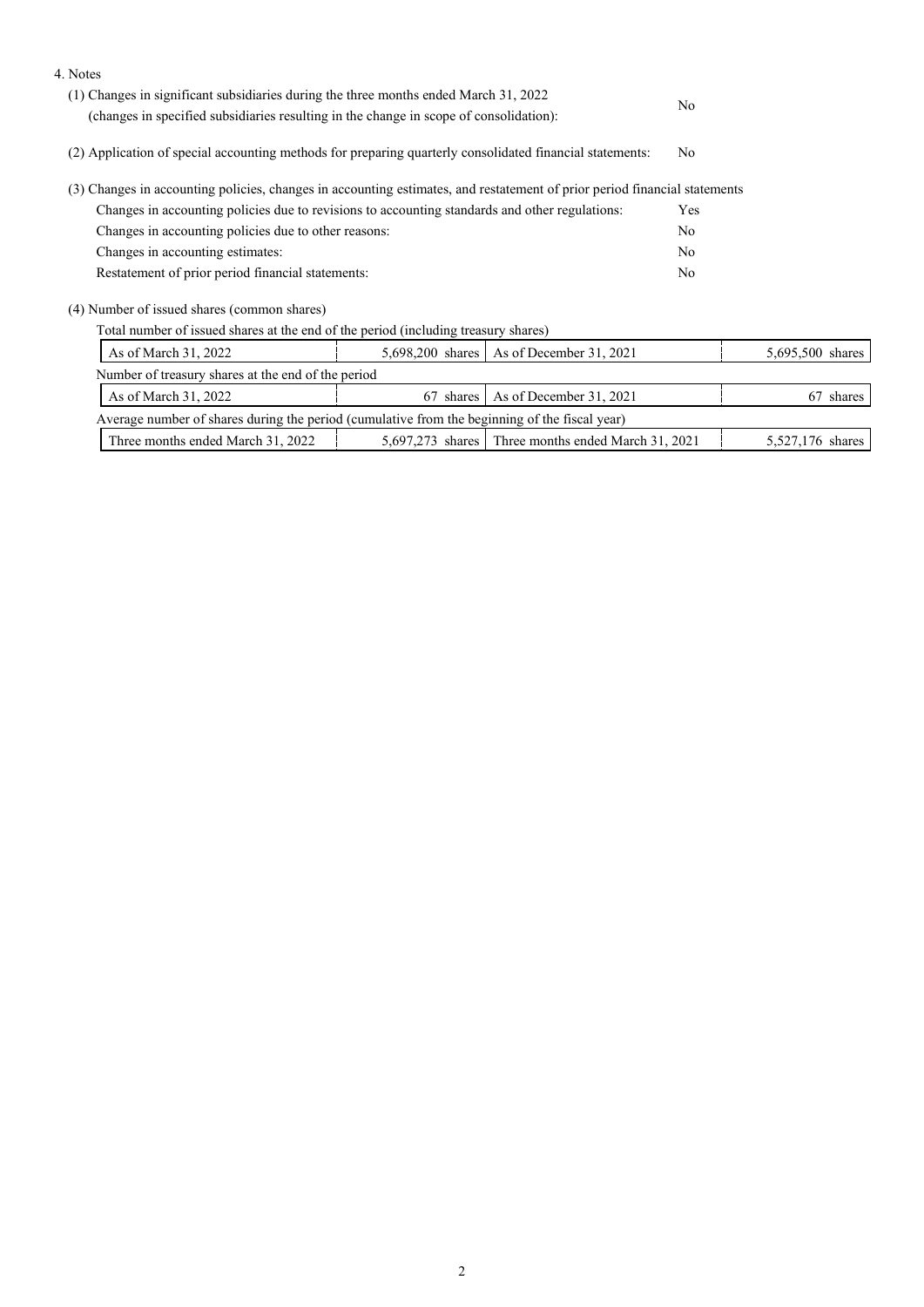# **Quarterly consolidated financial statements**

**Consolidated balance sheets**

|                                              |                         | (Thousands of yen)   |
|----------------------------------------------|-------------------------|----------------------|
|                                              | As of December 31, 2021 | As of March 31, 2022 |
| Assets                                       |                         |                      |
| Current assets                               |                         |                      |
| Cash and deposits                            | 1,291,240               | 1,320,154            |
| Accounts receivable - trade                  | 40,899                  | 41,283               |
| Work in process                              | 62                      | 30                   |
| Supplies                                     | 155                     | 154                  |
| Other                                        | 39,108                  | 36,910               |
| Total current assets                         | 1,371,465               | 1,398,532            |
| Non-current assets                           |                         |                      |
| Property, plant and equipment                | 22,072                  | 21,600               |
| Intangible assets                            |                         |                      |
| Software                                     | 46,175                  | 48,808               |
| Software in progress                         | 8,214                   | 8,464                |
| Total intangible assets                      | 54,390                  | 57,273               |
| Investments and other assets                 | 69,159                  | 65,651               |
| Total non-current assets                     | 145,621                 | 144,524              |
| Total assets                                 | 1,517,087               | 1,543,057            |
| Liabilities                                  |                         |                      |
| Current liabilities                          |                         |                      |
| Accounts payable - trade                     | 26,089                  | 28,643               |
| Current portion of long-term borrowings      | 14,982                  | 49,148               |
| Income taxes payable                         | 30,195                  | 8,094                |
| Contract liabilities                         | 365,781                 | 384,046              |
| Provision for bonuses                        | 4,022                   | 4,337                |
| Other                                        | 59,029                  | 53,922               |
| Total current liabilities                    | 500,100                 | 528,191              |
| Non-current liabilities                      |                         |                      |
| Long-term borrowings                         | 50,000                  | 10,000               |
| Asset retirement obligations                 | 10,392                  | 10,495               |
| Other                                        | 8,643                   | 6,207                |
| Total non-current liabilities                | 69,035                  | 26,702               |
| <b>Total liabilities</b>                     | 569,136                 | 554,894              |
| Net assets                                   |                         |                      |
| Shareholders' equity                         |                         |                      |
| Share capital                                | 385,260                 | 385,515              |
| Capital surplus                              | 346,110                 | 346,365              |
| Retained earnings                            | 210,255                 | 244,163              |
| Treasury shares                              | (112)                   | (112)                |
| Total shareholders' equity                   | 941,513                 | 975,931              |
| Accumulated other comprehensive income       |                         |                      |
| Foreign currency translation adjustment      | 6,437                   | 12,231               |
| Total accumulated other comprehensive income | 6,437                   | 12,231               |
| Total net assets                             | 947,950                 | 988,162              |
| Total liabilities and net assets             | 1,517,087               | 1,543,057            |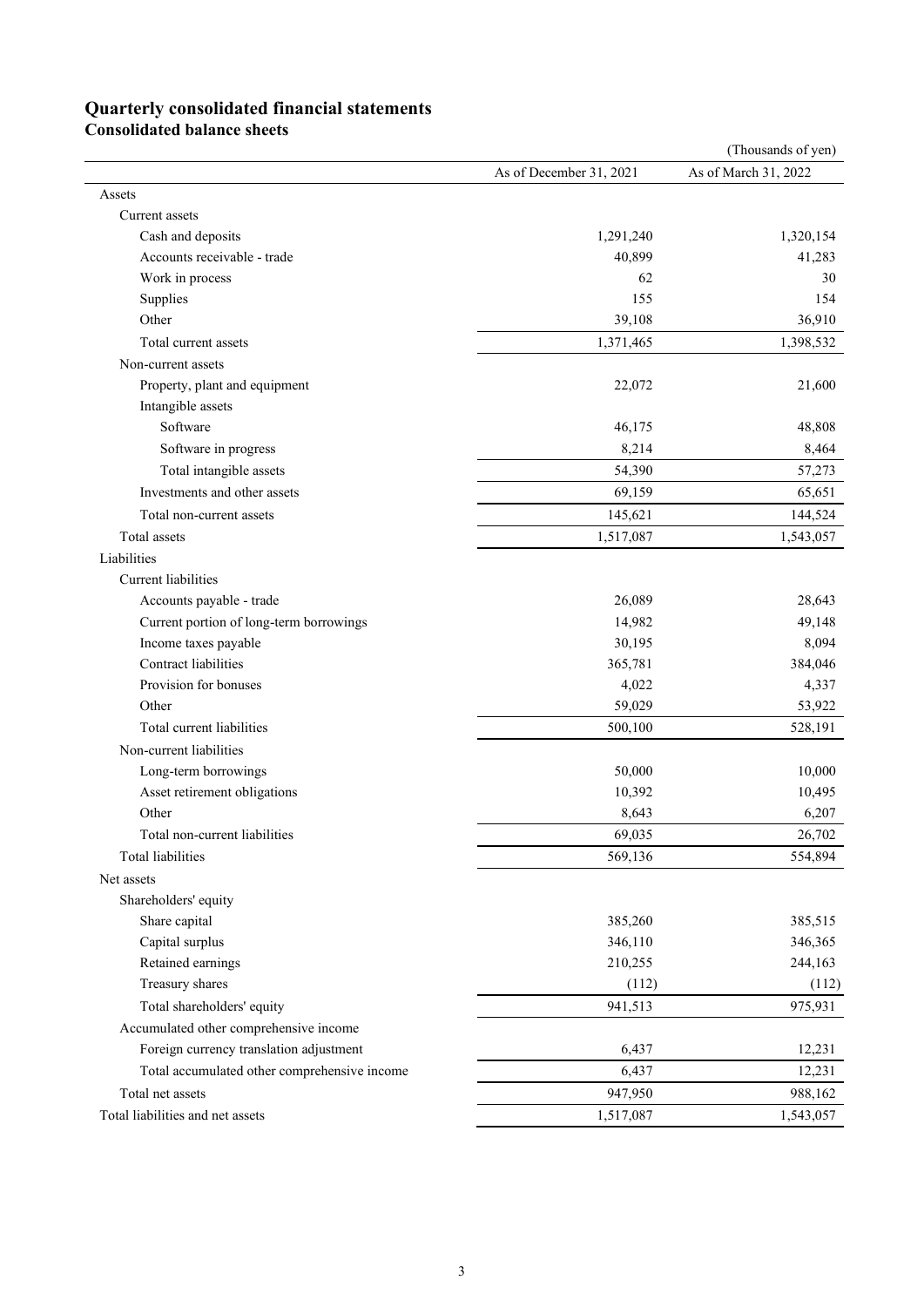### **Consolidated statements of income (cumulative) and consolidated statements of comprehensive income (cumulative)**

**Consolidated statements of income (cumulative)**

|                                                  |                    | (Thousands of yen) |
|--------------------------------------------------|--------------------|--------------------|
|                                                  | Three months ended | Three months ended |
|                                                  | March 31, 2021     | March 31, 2022     |
| Net sales                                        | 227,018            | 252,477            |
| Cost of sales                                    | 88,820             | 92,739             |
| Gross profit                                     | 138,198            | 159,737            |
| Selling, general and administrative expenses     | 94,746             | 110,022            |
| Operating profit                                 | 43,451             | 49,714             |
| Non-operating income                             |                    |                    |
| Interest income                                  | 6                  | 7                  |
| Other                                            | 36                 | $\overline{0}$     |
| Total non-operating income                       | 43                 | 7                  |
| Non-operating expenses                           |                    |                    |
| Interest expenses                                | 555                | 489                |
| Foreign exchange losses                          | 1,771              | 1,727              |
| Other                                            | $\theta$           | $\mathbf{0}$       |
| Total non-operating expenses                     | 2,327              | 2,217              |
| Ordinary profit                                  | 41,166             | 47,504             |
| Profit before income taxes                       | 41,166             | 47,504             |
| Income taxes - current                           | 3,757              | 5,784              |
| Income taxes - deferred                          | (1, 458)           | 7,812              |
| Total income taxes                               | 2,299              | 13,597             |
| Profit                                           | 38,867             | 33,907             |
| Profit attributable to non-controlling interests |                    |                    |
| Profit attributable to owners of parent          | 38,867             | 33,907             |